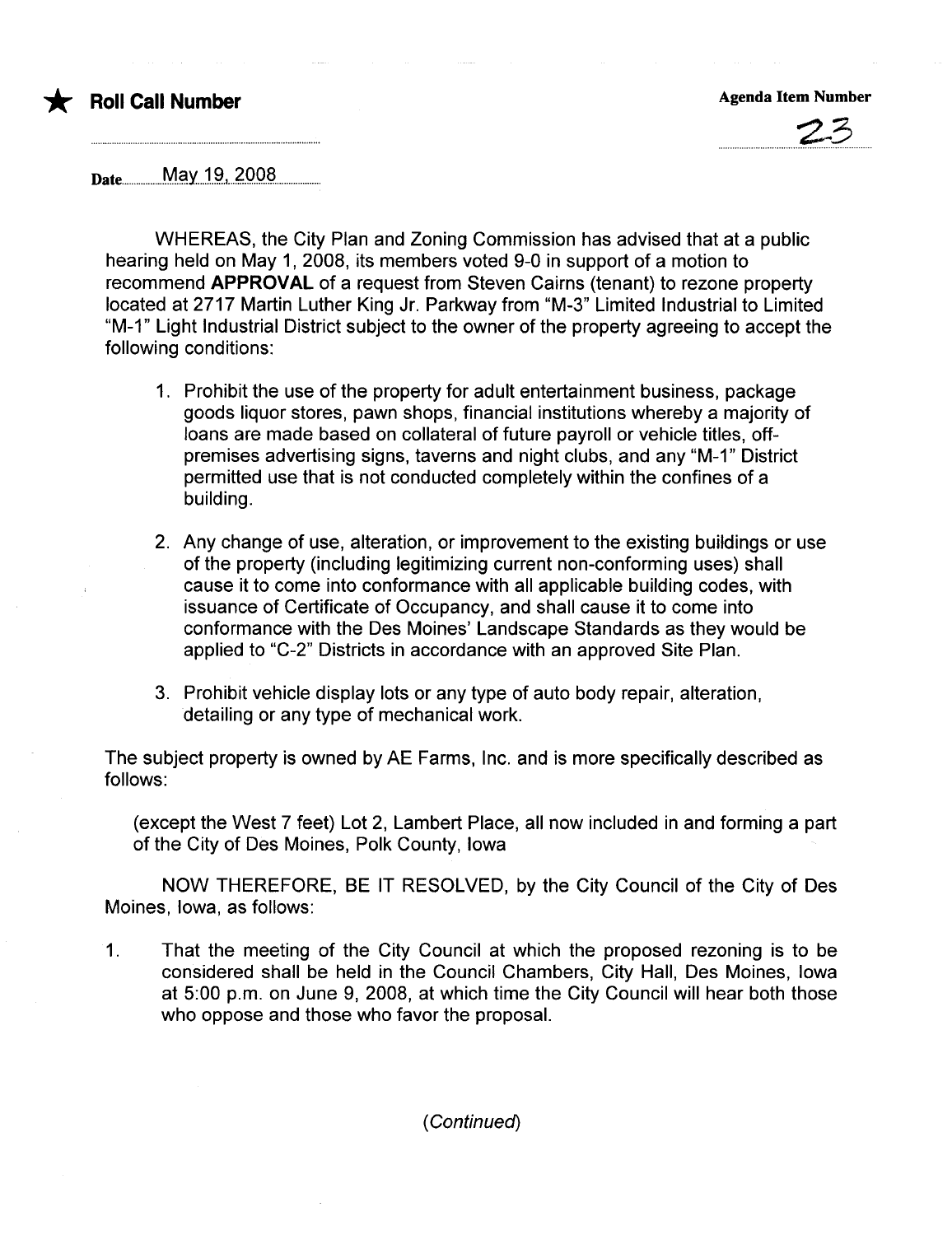

 $ZZ$ 

Date \_\_\_\_\_\_\_May 19, 2008........

2. That the City Clerk is hereby authorized and directed to cause notice of said proposal in the accompanying form to be given by publication once, not less than seven (7) days and not more than twenty (20) days before the date of hearing, all as specified in Section 362.3 and Section 414.4 of the Iowa Code.

MOVED by \_\_\_\_\_\_\_\_\_\_\_\_\_\_\_\_\_\_\_\_\_\_\_\_\_\_\_to adopt.

**FORM APPROVED:** 

Michael F. Kelley Assistant City Attorney **Assistant City Attorney** (ZON2008-00043)

| <b>COUNCIL ACTION</b> | <b>YEAS</b> | <b>NAYS</b> | <b>PASS</b> | <b>ABSENT</b>   | <b>CERTIFICATE</b>                                                                                   |
|-----------------------|-------------|-------------|-------------|-----------------|------------------------------------------------------------------------------------------------------|
| <b>COWNIE</b>         |             |             |             |                 |                                                                                                      |
| <b>COLEMAN</b>        |             |             |             |                 | I, DIANE RAUH, City Clerk of said City hereby                                                        |
| <b>HENSLEY</b>        |             |             |             |                 | certify that at a meeting of the City Council of<br>said City of Des Moines, held on the above date, |
| <b>KIERNAN</b>        |             |             |             |                 | among other proceedings the above was adopted.                                                       |
| <b>MAHAFFEY</b>       |             |             |             |                 |                                                                                                      |
| <b>MEYER</b>          |             |             |             |                 | IN WITNESS WHEREOF, I have hereunto set my                                                           |
| <b>VLASSIS</b>        |             |             |             |                 | hand and affixed my seal the day and year first<br>above written.                                    |
| <b>TOTAL</b>          |             |             |             |                 |                                                                                                      |
| <b>MOTION CARRIED</b> |             |             |             | <b>APPROVED</b> |                                                                                                      |
|                       |             |             |             |                 |                                                                                                      |
|                       |             |             |             |                 |                                                                                                      |
|                       |             |             |             | Mayor           | City C                                                                                               |

1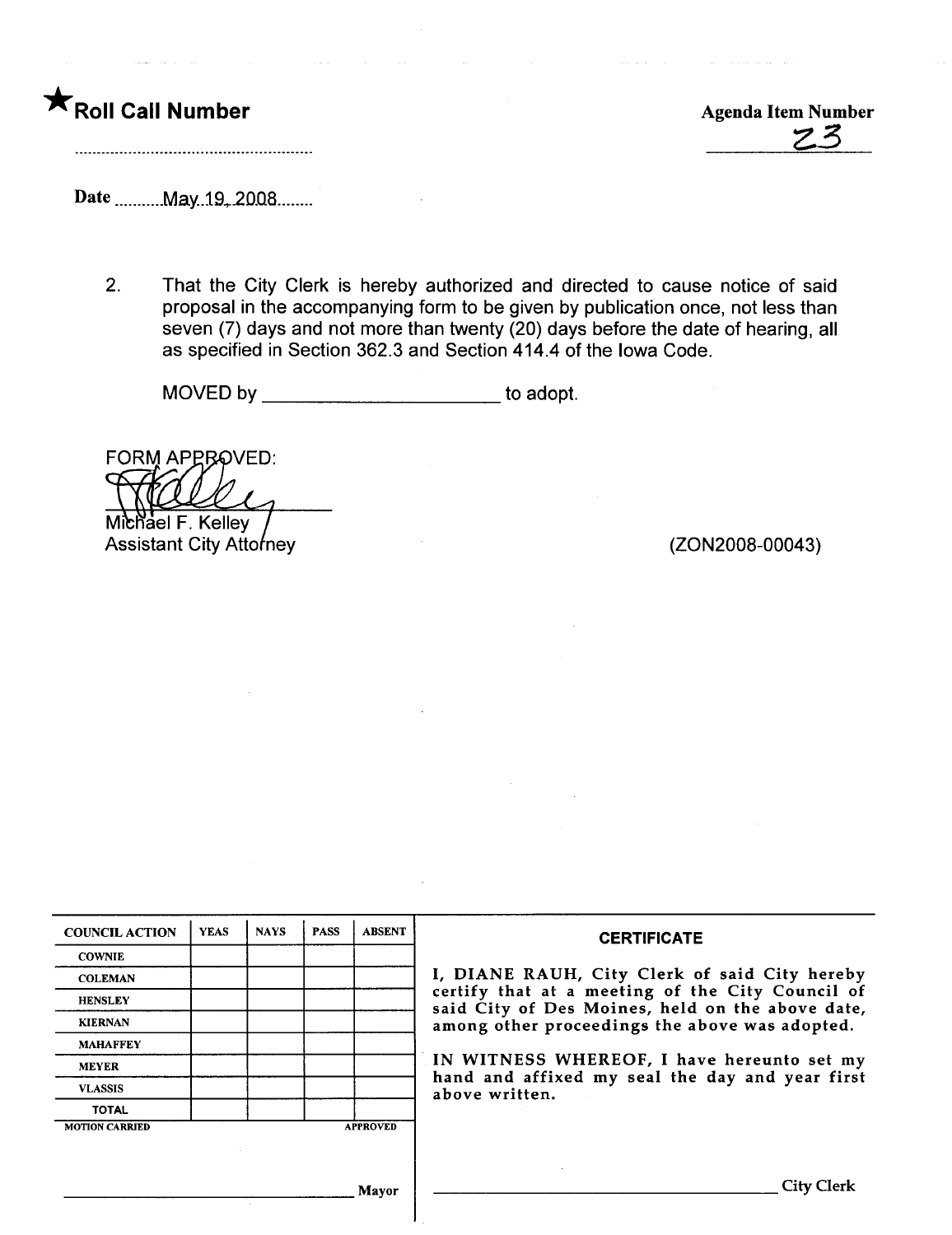| Request from Steven Cairns (tenant) to rezone property located at 2717 Martin Luther |                                         |          |                                                                                                                         |              |                                                         |                      |              |       |               | File # |  |
|--------------------------------------------------------------------------------------|-----------------------------------------|----------|-------------------------------------------------------------------------------------------------------------------------|--------------|---------------------------------------------------------|----------------------|--------------|-------|---------------|--------|--|
| King Jr. Parkway. The subject property is owned by AE Farms, Inc.                    |                                         |          |                                                                                                                         |              |                                                         |                      |              |       | ZON2008-00043 |        |  |
| <b>Description</b><br>of Action                                                      |                                         |          | Rezone property from "M-3" Limited Industrial to "M-1" Light Industrial District.                                       |              |                                                         |                      |              |       |               |        |  |
|                                                                                      | 2020 Community<br><b>Character Plan</b> |          |                                                                                                                         |              | Commercial: Auto-Oriented Small-Scale Strip Development |                      |              |       |               |        |  |
| Horizon 2025<br><b>Transportation Plan</b>                                           |                                         |          | M.L. King Jr. Parkway from 19 <sup>th</sup> Street to Euclid Avenue to widen from<br>4 lane undivided to 4 lane divided |              |                                                         |                      |              |       |               |        |  |
| <b>Current Zoning District</b>                                                       |                                         |          | "M-3" Limited Industrial District                                                                                       |              |                                                         |                      |              |       |               |        |  |
| <b>Proposed Zoning District</b>                                                      |                                         |          | "M-1" Light Industrial District                                                                                         |              |                                                         |                      |              |       |               |        |  |
| <b>Consent Card Responses</b><br>Inside Area                                         |                                         | In Favor |                                                                                                                         | Not In Favor |                                                         |                      | Undetermined |       | % Opposition  |        |  |
| Outside Area                                                                         |                                         | 3        |                                                                                                                         |              |                                                         | 0                    |              | < 20% |               |        |  |
| <b>Plan and Zoning</b>                                                               |                                         | Approval |                                                                                                                         | $9-0$        |                                                         | Required 6/7 Vote of |              | Yes   |               |        |  |
| <b>Commission Action</b>                                                             |                                         | Denial   |                                                                                                                         |              |                                                         | the City Council     |              | No    |               | x      |  |

Steve Cairns -  $2717\ \mathrm{ML}$  King Jr. Parkway



 $23$ 

ZON2008-00043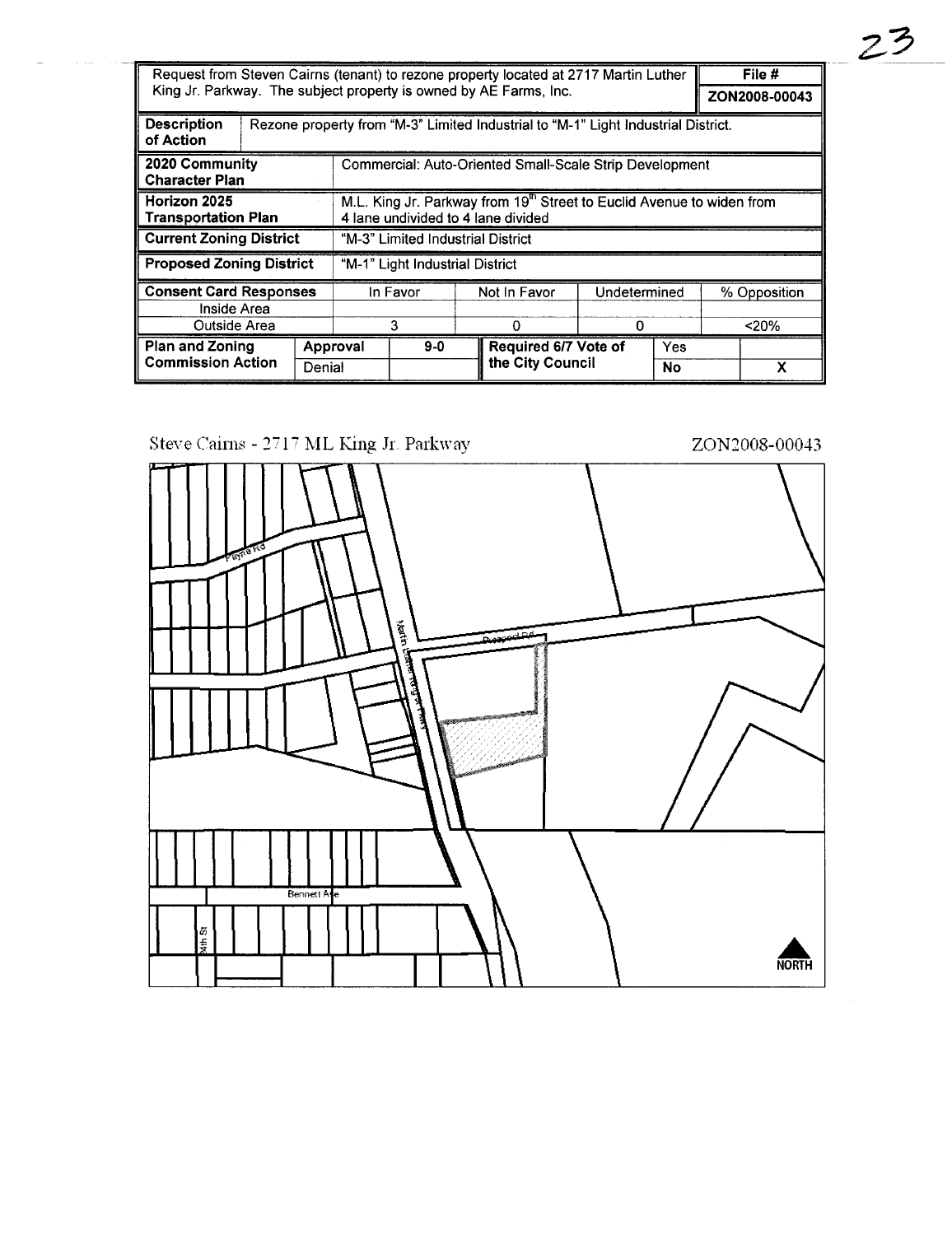May 19, 2008  $\frac{25}{3}$ 

Date

,

 $\mathbb{C}\mathbb{J}_{11}$  Call  $#$ 

Honorable Mayor and City Council City of Des Moines, Iowa

Members:

Communication from the City Plan and Zoning Commission advising that at their meeting held May 1, 2008, the following action was taken:

### COMMISSION RECOMMENDATION:

After public hearing, the members voted 9-0 as follows:

| <b>Commission Action:</b> | Yes | Nays | Pass | Absent |
|---------------------------|-----|------|------|--------|
| Leisha Barcus             | Χ   |      |      |        |
| JoAnne Corigliano         | Χ   |      |      |        |
| David Cupp                | Χ   |      |      |        |
| <b>Shirley Daniels</b>    |     |      |      | Х      |
| Dann Flaherty             | х   |      |      |        |
| <b>Bruce Heilman</b>      |     |      |      | X      |
| Jeffrey Johannsen         | х   |      |      |        |
| Greg Jones                | Χ   |      |      |        |
| <b>Frances Koontz</b>     |     |      |      | Х      |
| Kaye Lozier               |     |      |      | X      |
| <b>Brian Millard</b>      | Х   |      |      |        |
| Mike Simonson             |     |      |      | Х      |
| <b>Kent Sovern</b>        |     |      |      | X      |
| <b>Tim Urban</b>          | Х   |      |      |        |
| Marc Wallace              | Χ   |      |      |        |

APPROVAL of a request from Steven Cairns (tenant) to amend the Des Moines' 2020 Community Character Plan to revise the future land use designation from Commercial: Auto-Oriented, Small-Scale Strip Development to General Industrial for property located at 2717 Martin Luther King Jr. Parkway. (21-2008-4.09)

By same motion and vote, Commissioners recommended APPROVAL of a request to rezone subject property from "M-3" Limited Industrial to Limited "M-1" Light Industrial District subject to the owner of the property agreeing to accept the following conditions: (ZON2008-00043)

1. Prohibit the use of the property for adult entertainment business, package goods liquor stores, pawn shops, financial institutions whereby a majority of loans are made based on collateral of future payroll or vehicle titles, offpremises advertising signs, taverns and night clubs, and any "M-1" District permitted use that is not conducted completely within the confines of a building.



CITY PLAN AND ZONING COMMISSION ARMORY BUILDING 602 ROBERT D. RAY DRIVE DES MOINES, IOWA 50309-1881  $(515)$  283-4182

> ALL-AMERICA CITY 1949, 1976, 1981 2003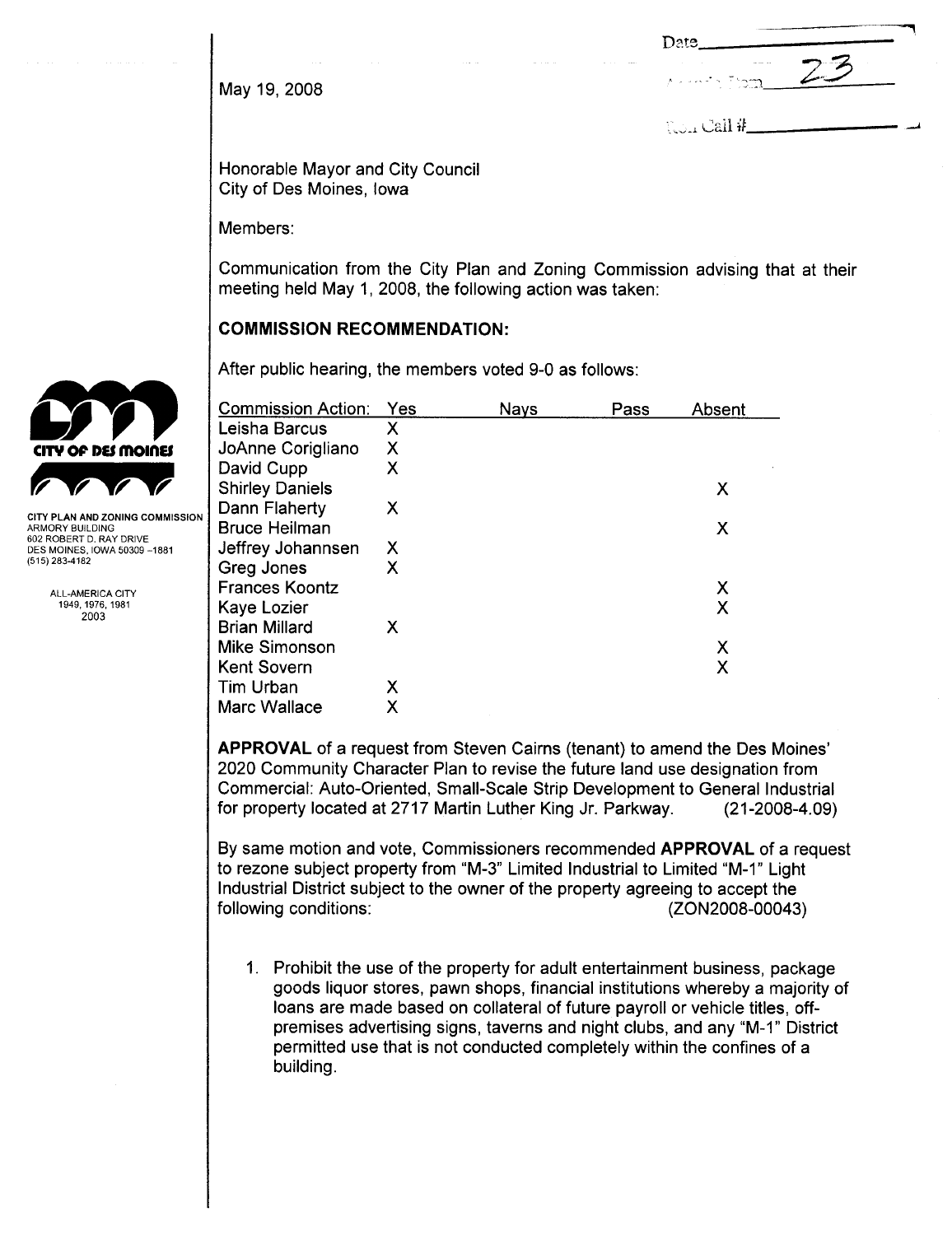- 2. Any change of use, alteration, or improvement to the existing buildings or use of the property (including legitimizing current non-conforming uses) shall cause it to come into conformance with all applicable building codes, with issuance of Certificate of Occupancy, and shall cause it to come into conformance with the Des Moines' Landscape Standards as they would be applied to "C-2" Districts in accordance with an approved Site Plan.
- 3. Prohibit vehicle display lots or any type of auto body repair, alteration, detailing or any type of mechanical work.

#### Written Responses 2 In Favor o In Opposition

This item will not require a 6/7 vote of City Council.

## STAFF RECOMMENDATION AND BASIS FOR APPROVAL

Part A) Staff recommends that the requested rezoning be found not in conformance with the Des Moines' 2020 Community Character Plan.

Part B) Staff recommends approval of the requested amendment to the Des Moines' 2020 Community Character Plan to revise the future land use from Commercial: Auto-Oriented, Small-Scale Strip Development to General IndustriaL.

Part C) Staff recommends approval of the requested rezoning to "M\_1" Light Industrial District subject to the owner of the property agreeing to accept the following conditions:

- 1. Prohibit the use of the property for adult entertainment business, package goods liquor stores, pawn shops, financial institutions whereby a majority of loans are made based on collateral of future payroll or vehicle titles, off-premises advertising signs, taverns and night clubs, and any "M\_1" District permitted use that is not conducted completely within the confines of a building.
- 2. Any change of use, alteration, or improvement to the existing buildings or use of the property (including legitimizing current non-conforming uses) shall cause it to come into conformance with all applicable building codes with issuance of Certificate of Occupancy and shall cause it to come into conformance with the Des Moines' Landscape Standards as they would be applied to "C-2" Districts in accordance with an approved Site Plan.

# STAFF REPORT

# i. GENERAL INFORMATION

- 1. Purpose of Request: The applicant is seeking to rezone to allow for the existing warehousing and wholesale use along with other commercial and light industrial uses. There is enforcement action due to existing vehicle repair activity on the property not permitted in an "M\_3" District.
- 2. Size of Site: 0.94 acres (41,091 square feet).
- 3. Existing Zoning (site): "M\_3" Limited Industrial District.
- 4. Existing Land Use (site): The subject property is used for Gus Farms and Home Juice Company, which is a wholesale foods distribution with a small accessory retail component. There is also enforcement action for non-conforming vehicle repair use of the property.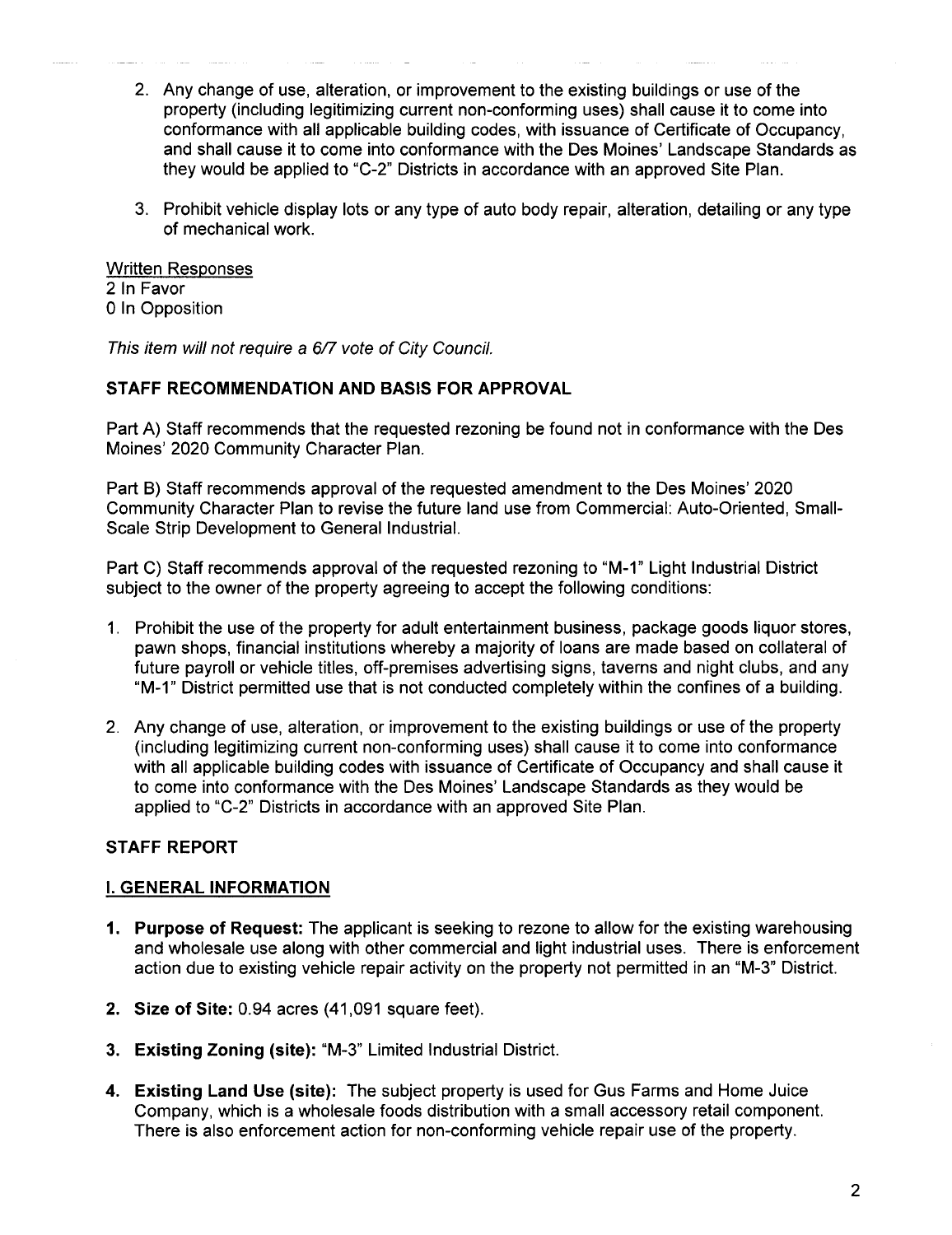### 5. Adjacent Land Use and Zoning:

North - "M-3", Uses are warehousing for Roberts Dairy and Imperial Siding.

- South "C-2" & "M-3". Uses are vehicle display, vehicle repair, communications tower and warehouse.
- East- "U-1", Uses are off-street parking for Des Moines Public Schools bus drivers and Prospect Park.

 $West - "C-2"$ , Use is vacant land.

- 6. General Neighborhood/Area Land Uses: The subject property is on the Martin Luther King Jr. Parkway commercial corridor between Euclid Avenue and Hickman Road with a mix of light industrial, commercial and office uses.
- 7. Applicable Recognized Neighborhood(s): N/A.
- 8. Relevant Zoning History: Since 2002 there are several code enforcement cases for illegal vehicle repair use of the property. There are also enforcement cases for junk and debris along with inoperable vehicles stored on the property. There are numerous instances where the City has impounded vehicles at the request of the property owner.
- 9. 2020 Community Character Land Use Plan Designation: Commercial: Auto-Oriented, Small-Scale Strip Development.
- 10. Applicable Regulations: The Commission reviews all proposals to amend zoning regulations or zoning district boundaries within the City of Des Moines. Such amendments must be in conformance with the comprehensive plan for the City and designed to meet the criteria in §414.3 of the Iowa Code. The Commission may recommend that certain conditions be applied to the subject property if the property owner agrees in writing, in addition to the existing regulations. The recommendation of the Commission will be forwarded to the City CounciL.

### II. ADDITIONAL APPLICABLE INFORMATION

- 1. Drainage/Grading: The eastern portion of the property sits at a lower grade than the western portion which drains toward Martin Luther King, Jr. Parkway. The eastern portion of the property drains towards the park and Des Moines River to the east.
- 2. Landscaping & Buffering: The property does not appear to conform to the current adopted Des Moines Landscape Standards in terms of parking perimeter setbacks and overall open space and landscaping requirements.

Staff recommends that as a condition of rezoning, that any change of use, alteration, or improvement to the property require that the site come into conformance with the minimum landscaping requirements. This would primarily include provision of adequate landscape perimeters and open space with required plantings. Although the property is not a designated enhancement corridor, staff believes that its high visibility warrants the application of the Landscape Standards as they would be applied to "C-2" Districts.

3. 2020 Community Character Plan: In order for the requested rezoning to be found in conformance with the Des Moines' 2020 Community Character Plan, the applicant has requested amendment of the Plan to revise future land use from Commercial: Auto-Oriented,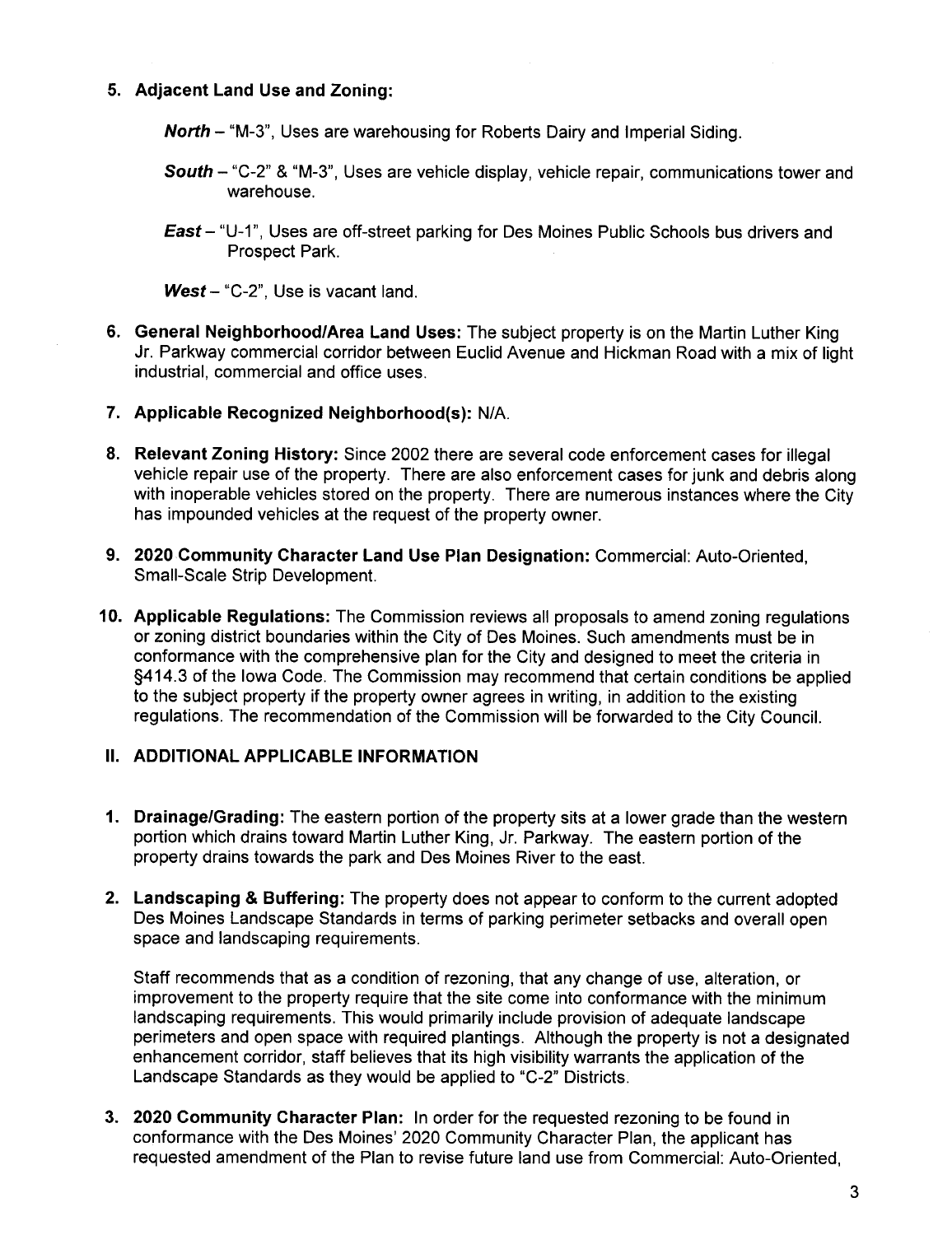Small-Scale Strip Development to General IndustriaL. There are other Industrial designations further to the north along Martin Luther King Jr. Parkway. These areas are north of the intervening Des Moines Public Schools bus facility. Staff does not believe that it is inappropriate to designate the property for General Industrial use, so long as there are use limitations with any rezoning of the property.

The portion of the property that is zoned "M-3" can be used for warehousing but cannot be used for vehicle repair or auto body work because of the narrow use limitations of that District which were actually intended for industrial development near the airport. The subject property and surrounding properties are within the only "M-3" District Area in the City that is not in the vicinity of the Des Moines International Airport. Rezoning the entire property to "M-1" will allow for the current combination of uses of warehousing, retail, and vehicle repair.

While staff finds that the surrounding area has a land use character of light industrial uses such as warehousing, storage, and school bus storage/maintenance facilities; there are other uses in the "M-1" District that may not be appropriate along a corridor with high visibility, to include off-premises advertising, adult business, and industrial uses that occur outside of a building.

4. Permit and Development Comments: Any conversion of the building for new uses will require a review under the Building Codes for a change in occupancy. This may result in necessary modifications to property to bring it into conformance with current codes with the issuance of any necessary permits. This could include current uses that have not been legitimized. Expansion, alteration, or improvement of the property that would require conformance with Des Moines Landscaping Standards wil require a Site Plan review by the Permit and Development Center.

### SUMMARY OF DISCUSSION

Mike LudwiQ: Presented staff report and recommendation and noted an addition to the staff recommendation to add car lots to the list of prohibited uses, since there is not a car lot on the property currently. Noted past zoning violations are under consideration for enforcement. If the applicant has been cited for using the property for a use that is not allowed under the current zoning but it is allowed under the M-1, and if the property was rezoned to "M-1" the enforcement would go away.

Janice Gregerson, Mingo: Asking for rezoning because there is only 6' between the buildings and there is no division between parking lots. They have a mechanic and understand they could not do any repair work. Understood any mechanic work would have to be done inside the building and they are prepared to accept an exclusion to the billboard and would be willing to allow an exclusion of auto repair, body repair and noted they are trying to find a different renter. Noted it is a long way to get to the river. Noted they have a wholesale food delivery.

#### CHAIRPERSON OPENED THE PUBLIC HEARING

There was no one in the audience to speak on this item.

#### CHAIRPERSON CLOSED THE PUBLIC HEARING

Brian Millard: Moved staff recommendation to find the rezoning not in conformance with the Des Moines' 2020 Community Character Plan.

Motion passed 9-0.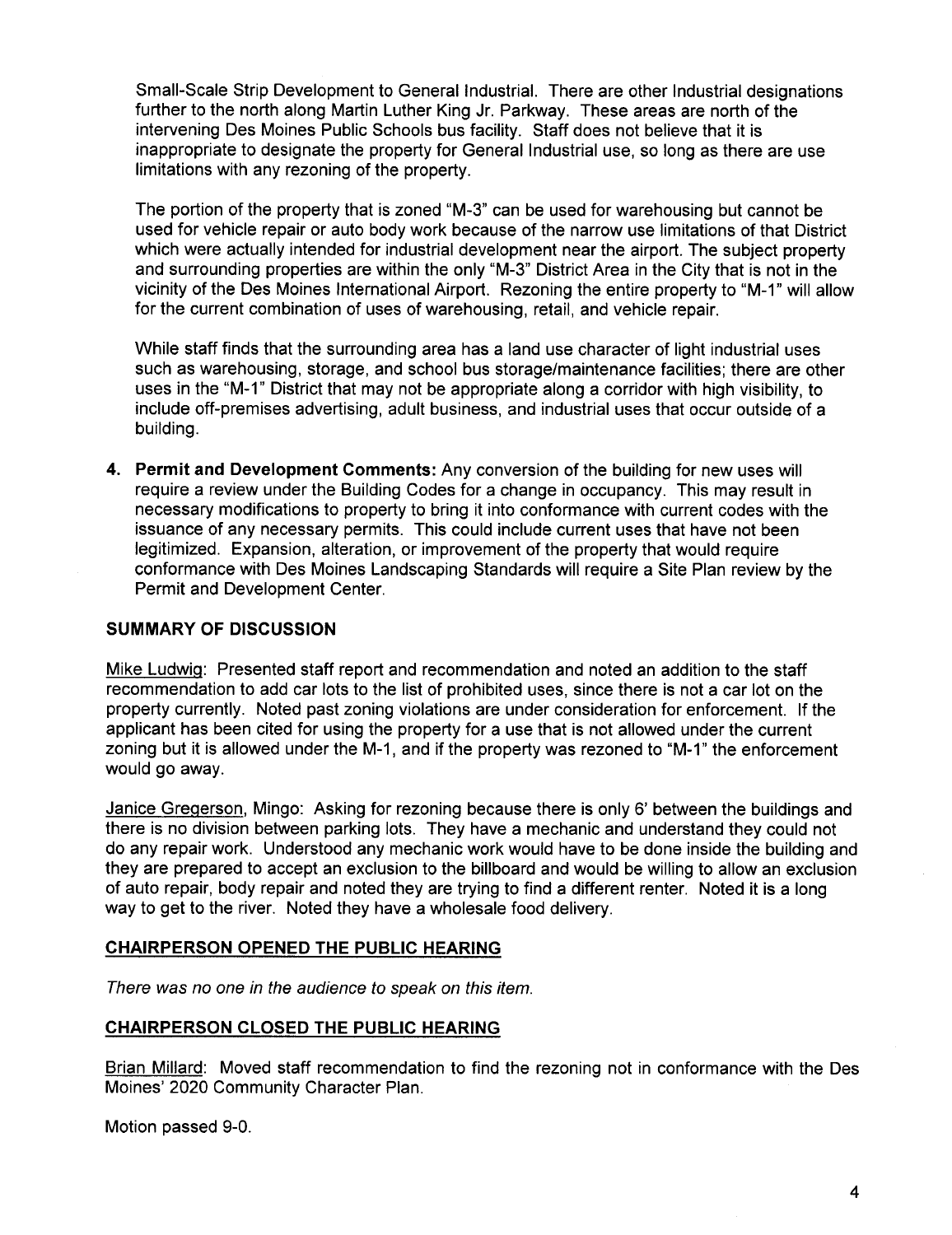Brian Milard: Moved staff recommendation for approval of the requested amendment to the Des Moines' 2020 Community Character Plan to revise the future land use from Commercial: Auto-Oriented, Small-Scale Strip Development to General Industrial and of the requested rezoning to "M-1" Light Industrial District subject to the owner of the property agreeing to conditions including the prohibition of vehicle display lots or any type of auto body repair, alteration, detailing or any type of mechanic work.

Motion passed 9-0.

Respectfully submitted,

Respectivity submitted.

Planning Administrator

MGL:dfa

Attachment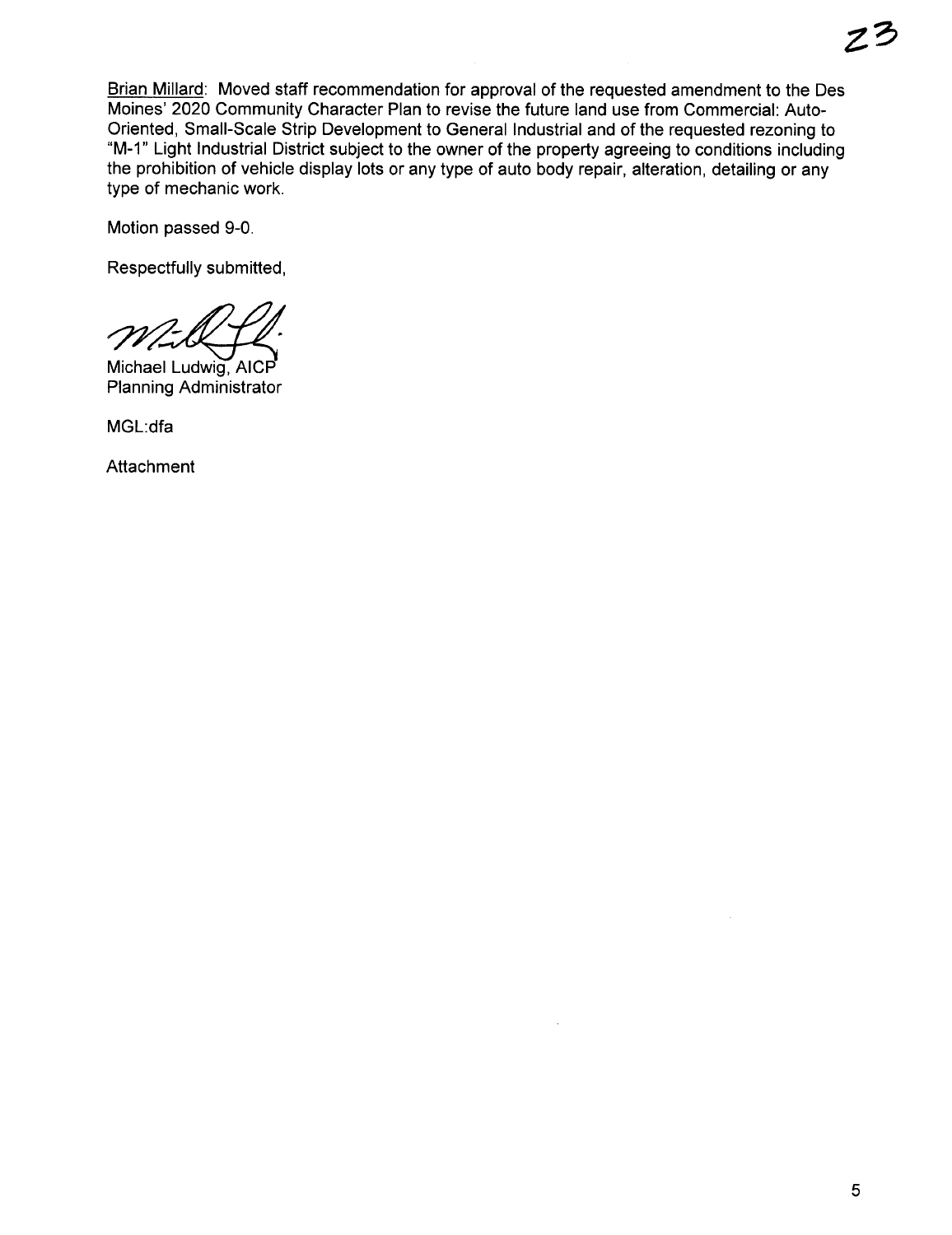$\frac{10}{68}$  23 Item ZON2008-00 Date  $\frac{1}{\text{tan}}\text{tan}$  not) in favor of the request. (Circle One) **Print Name DAVID & LORRAINE LONG RECEIVED** 8975 NW POLK CITY DR. ANKENY, IA 50023 Signature AY 022008 UNG Address **COMMUNITY DEVELOPMENT**<br>Reason for opp**osing functions** this request may be listed below: Item ZON2CER-COOKR  $4/21/08$ Date  $\left(\text{am}\right)^\prime$  (am not) in favor of the request. **RECEIVED**  $\ddot{\phantom{1}}$ Print Name  $AE$  *tam<sub>s</sub>* APR 2 3 2008 Signature, Nah COMMUNITY DEVELOPMENT **DEPARTMENT** Address 2420 E. Uniquinty  $DSn_1$ Reason for opposing or approving this request may be listed below: This entere area should be  $\Lambda$ soned as to its carrent agage which is M-1 **SUBJECT** <u>Provers</u>